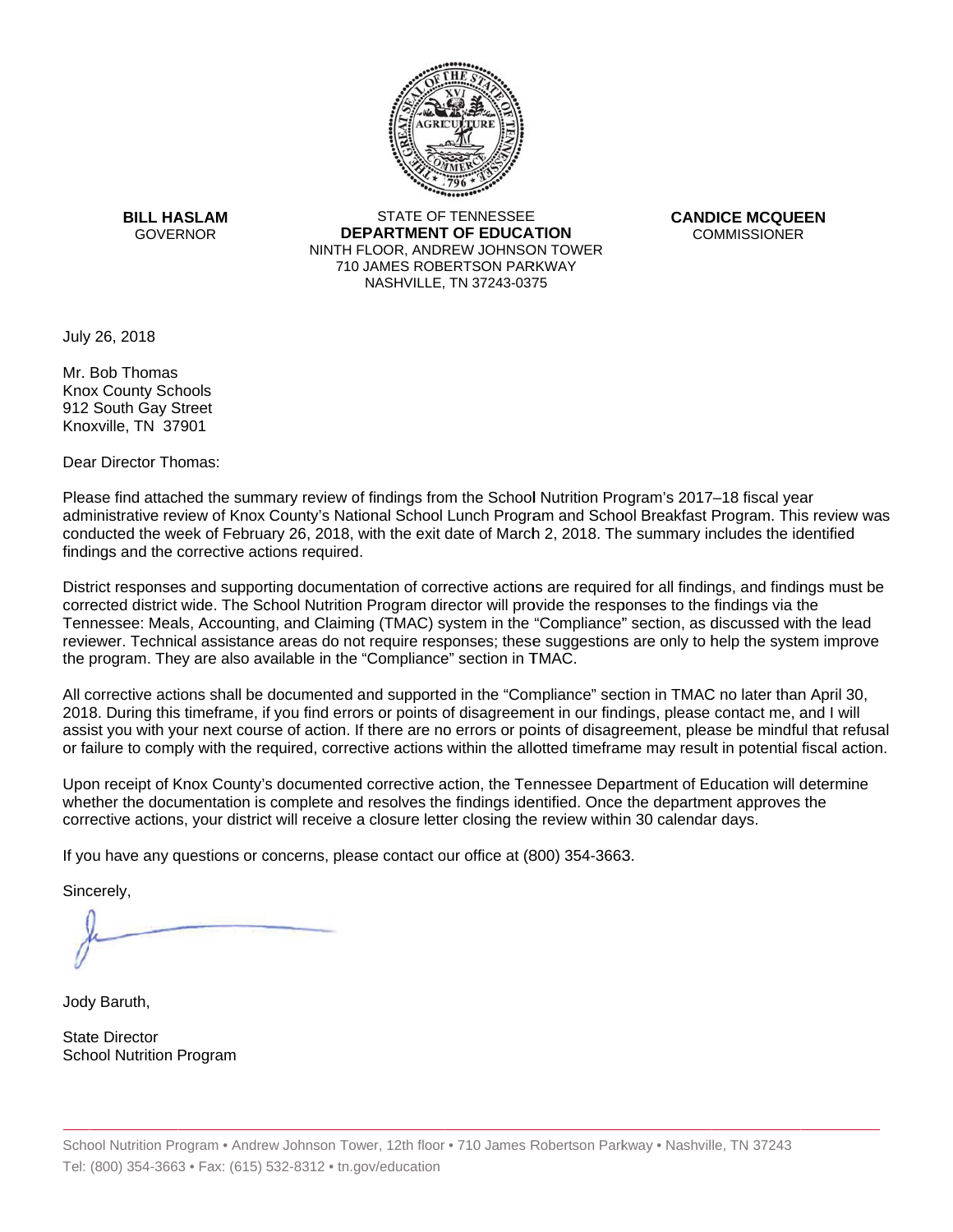

## **Knox County (470)**

**Review ID: 854**

### **Exit Conference Date: 3 /2/2018**

Review Year: 2018

Month of Review: January

Lead Reviewer: Chris Crutcher

|  | Area | <b>Findings ID</b> | <b>Finding Description</b> | <b>Required Corrective Action</b> |
|--|------|--------------------|----------------------------|-----------------------------------|
|--|------|--------------------|----------------------------|-----------------------------------|

## **SFA - Level Findings**

| $100 -$<br>Certification<br>and Benefit<br>Issuance | $V - 0100$ | Certification and benefit<br>issuance requirement were not<br>met when status changes<br>occurred at the request of the<br>household. No documentation<br>was available to indicate why a<br>status was changed for one<br>application in the denied<br>sample size.             | Create a procedure to document status<br>changes and upload procedure to<br>demonstrate compliance.                                                                                          |
|-----------------------------------------------------|------------|----------------------------------------------------------------------------------------------------------------------------------------------------------------------------------------------------------------------------------------------------------------------------------|----------------------------------------------------------------------------------------------------------------------------------------------------------------------------------------------|
| $200 -$<br>Verification                             | $V-0200$   | The adverse action letter did<br>not provide ten days notice or<br>adequate time for a hearing<br>request.                                                                                                                                                                       | Update the verification adverse action letter<br>template and upload a copy to demonstrate<br>compliance.                                                                                    |
| $700 -$<br>Resource<br>Management<br>(2018)         | $V-0700$   | Direct charges were being<br>charged to the nonprofit food<br>service account inappropriately.<br>Trash removal and pest control<br>were charged without an<br>assessment of how much food<br>service utilized these services in<br>comparison to other district<br>departments. | Conduct an assessment of trash usage and<br>pest control to adjust the amount of direct<br>cost that should be charged. Upload a copy of<br>these plans to demonstrate compliance.           |
| 800 - Civil<br><b>Rights</b>                        | V-0800     | The on-line free and reduced<br>application did contain the<br>current non-discrimination<br>statement.                                                                                                                                                                          | Contact the free and reduced software vendor<br>and request the non-discrimination statement<br>to be updated. Upload a screenshot of the<br>updated statement to demonstrate<br>compliance. |